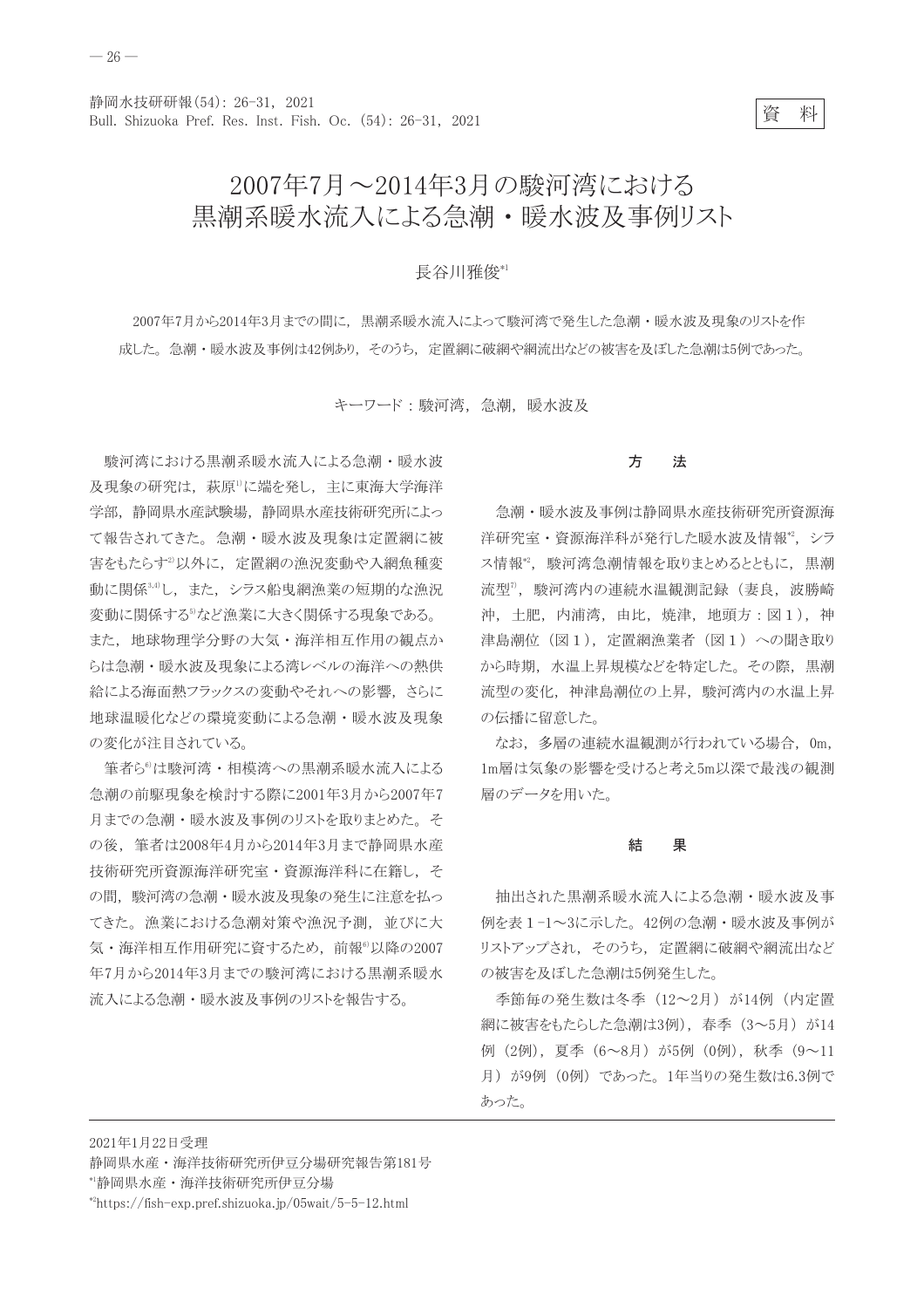

図 1 観測点位置図 連続水温観測1:妻良 2:波勝崎沖 3:土肥 4:内浦湾 5:由比 6:焼津 7:地頭方 定置網: 5:由比 6:焼津

#### 文 献

- 1) 萩原快次 (1994): 1990年水温連続観測からみた駿 河湾沿岸域の水温変動特性、静岡県水産試験場研 究報告, 29, 1~6.
- 2) 長谷川雅俊(2005): 2002年11月下旬に駿河湾で発 生した急潮現象,静岡県水産試験場研究報告, 40,  $1 \sim 10$ .
- 3) 安井港(2002): しずおかマリンロボシステムについ て、平成14年度現地研修会、社団法人全国沿岸漁 業振興開発協会, 63~70.
- 4) 長谷川雅俊·御宿昭彦·萩原快次(2009):駿河湾 における定置網漁況の短期変動と海況の短期変動 の関係, 月刊海洋, 460, 105~111.
- 5) 長谷川雅俊(2014):静岡県海域におけるいわし類 シラス春漁の漁場形成、黒潮の資源海洋研究, 15,  $19 - 27$ .
- 6) 長谷川雅俊·藤田信一·石戸谷博範(2009):駿河 湾・相模湾への黒潮系暖水流入による急潮の前駆 現象,静岡県水産技術研究所研究報告, 44,  $1 \sim 10$ .
- 7) 吉田彰(2020):黒潮流路の変動,平成30年度静岡 県水産技術研究所事業報告, 30~32.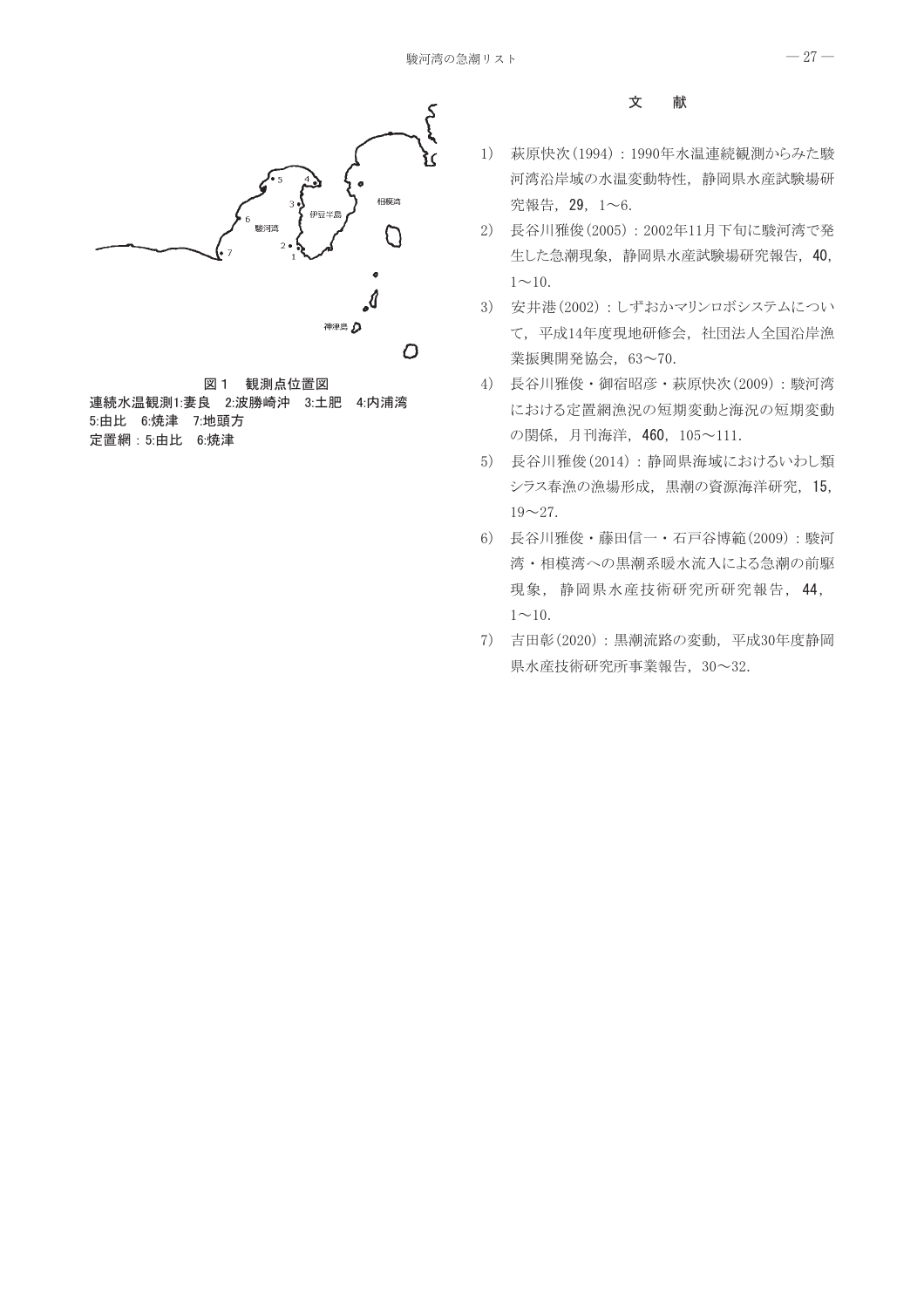|             |                          |                                      |                                                                                                                                                                                                                                                                                                                                                                                  | 駿河湾口東部の昇温                                                               |                                                                               |                                                                                     |                                                                                                     | 駿河湾内の昇温                                                                      |                                                                                                                               |                                                                        | 定置網                                                                                                                           |                    |
|-------------|--------------------------|--------------------------------------|----------------------------------------------------------------------------------------------------------------------------------------------------------------------------------------------------------------------------------------------------------------------------------------------------------------------------------------------------------------------------------|-------------------------------------------------------------------------|-------------------------------------------------------------------------------|-------------------------------------------------------------------------------------|-----------------------------------------------------------------------------------------------------|------------------------------------------------------------------------------|-------------------------------------------------------------------------------------------------------------------------------|------------------------------------------------------------------------|-------------------------------------------------------------------------------------------------------------------------------|--------------------|
| Σó.         | 年月旬                      | 黒流                                   | 神津島潮位<br>上昇期間                                                                                                                                                                                                                                                                                                                                                                    | 妻良5m深<br>(°C)(月日)                                                       | 波勝崎沖<br>(°C)(月日)                                                              | $\begin{array}{c} \pm i\mathbb{E}\\ \oplus\mathbb{I} \end{array}$                   | 内浦湾5m深<br>(°C)(月日)                                                                                  | 由比5m深<br>(C)(月日)                                                             | 焼津5m深<br>(C)(月日)                                                                                                              | 地頭方5m深<br>(°C)(月日)                                                     | 出出                                                                                                                            | 焼津                 |
|             | 2007年7月下旬                | $\mathbf{\underline{\mathsf{m}}}$    | $7/20 - 23$                                                                                                                                                                                                                                                                                                                                                                      |                                                                         | $\substack{\text{5m}\mathbb{H}\\22.4\to26.4\\(7/22\sim24)}$                   | $\begin{array}{c} 10 \text{m} \mathbb{R} \\ 22.4 - 26.4 \\ (7/24 - 28) \end{array}$ | $\begin{array}{c}\n\Xi \not\equiv \\ \n21.3 \rightarrow 27.4 \\ (7/24 \sim 28)\n\end{array}$        | $23.1 - 27.0$<br>(7/26 $-30$ )                                               | $23.1 - 27.6$<br>(7/28)                                                                                                       |                                                                        |                                                                                                                               |                    |
| 2           | 2007年11月上旬               | $\circ$                              | $11/5 - 8$                                                                                                                                                                                                                                                                                                                                                                       |                                                                         | $\substack{\text{5m}\mathbb{R} \\ 21.7\text{--}24.0\\ (11/6\text{--}8)}$      | $\begin{array}{c} 3{\rm m}\mathbb{H}\\ 20.4{-}23.1\\ (11/7{-}11) \end{array}$       |                                                                                                     | $20.5 - 21.8$<br>(11/12~13)                                                  | $20.0 - 21.3$<br>(11/9~12)                                                                                                    |                                                                        | 11/15潮速で〆<br>ず。                                                                                                               |                    |
| S           | 2008年1月中下旬               | $\circ$                              | $1/13 - 16$                                                                                                                                                                                                                                                                                                                                                                      |                                                                         | $\substack{\text{5m}\mathbb{R} \\ 14.9 \rightarrow 18.4 \\ (1/18 \sim 19)}$   |                                                                                     | $\begin{array}{c} \mathbb{E} \mathbb{R} \\ 14.5 \text{--} 16.7 \\ (1/21 \text{--} 222) \end{array}$ | $\begin{array}{c} 13.2-16.5 \\ (1/22-23) \end{array}$                        |                                                                                                                               |                                                                        |                                                                                                                               | 1/24潮速いが操<br>業できた。 |
| 4           | 2008年2月中下旬               | z                                    | $2/18 - 20$                                                                                                                                                                                                                                                                                                                                                                      |                                                                         | $\substack{\text{5m}\mathbb{H}\\\text{13.6}\to\text{15.9}}\\(2/24\!\sim\!26)$ |                                                                                     | $\begin{array}{c} \mathbb{E} \mathbb{R} \\ 13.2-14.5 \\ (2/27-28) \end{array}$                      | $\begin{array}{c} 12.3-14.1 \\ (2/29-3/1) \end{array}$                       |                                                                                                                               |                                                                        |                                                                                                                               |                    |
| S           | 2008年3月上旬                | $\simeq$                             | $3/6 - 8$                                                                                                                                                                                                                                                                                                                                                                        |                                                                         | $\substack{5 \text{m} \mathbb{R} \\ 14.6 \rightarrow 16.4 \\ (3/5 \sim 6)}$   |                                                                                     | $\begin{array}{c} \mathbb{E} \mathbb{R} \\ 13.6 \rightarrow 15.1 \\ (3/6 \sim 8) \\ \end{array}$    | $\frac{12.8 - 15.1}{(3/7 - 10)}$                                             |                                                                                                                               |                                                                        |                                                                                                                               |                    |
| ు           | 2008年3月下旬                | $\succ$                              | $3/21 - 22$                                                                                                                                                                                                                                                                                                                                                                      |                                                                         | $\substack{\text{5m}\mathbb{H}\\\text{15.3}\to\text{18.9}}\\(3/21\!\sim\!25)$ |                                                                                     | $\begin{array}{c} \mathbb{E} \mathbb{R} \\ 15.4{\rightarrow}17.8 \\ (3/24{\sim}26) \end{array}$     | $\begin{array}{c} 15.1 - 17.3 \\ (3/26 - 28) \end{array}$                    |                                                                                                                               |                                                                        |                                                                                                                               |                    |
| $\sim$      | 2008年4月中旬                | $\stackrel{\textstyle{D}}{N} \sim B$ | $4/13 - 16$                                                                                                                                                                                                                                                                                                                                                                      |                                                                         | $\substack{\text{5m}\mathbb{H}\\\text{16.5}\to20.8\\\text{(4/17}\sim13)}$     |                                                                                     | $\begin{array}{c} \mathbb{E} \mathbb{R} \\ 15.6 \rightarrow 20.0 \\ (4/17 \sim 200) \end{array}$    | $\begin{array}{c} 15.6{\rightarrow}20.2\\ (4/18{\rightarrow}20) \end{array}$ | $\begin{array}{c}\n 16 \stackrel{\triangle}{\ominus} \rightarrow 18 \stackrel{\triangle}{\ominus} \\  (4/19) \\  \end{array}$ |                                                                        | 4/19網流出。                                                                                                                      |                    |
| $\infty$    | 2008年5月中下旬               | $\circ$                              | $\begin{array}{c} \rule{0pt}{2.5ex} \rule{0pt}{2.5ex} \rule{0pt}{2.5ex} \rule{0pt}{2.5ex} \rule{0pt}{2.5ex} \rule{0pt}{2.5ex} \rule{0pt}{2.5ex} \rule{0pt}{2.5ex} \rule{0pt}{2.5ex} \rule{0pt}{2.5ex} \rule{0pt}{2.5ex} \rule{0pt}{2.5ex} \rule{0pt}{2.5ex} \rule{0pt}{2.5ex} \rule{0pt}{2.5ex} \rule{0pt}{2.5ex} \rule{0pt}{2.5ex} \rule{0pt}{2.5ex} \rule{0pt}{2.5ex} \rule{0$ |                                                                         |                                                                               |                                                                                     | $\begin{array}{c} \mathbb{E} \mathbb{R} \\ 19.5 - 21.8 \\ (5/19 - 22) \end{array}$                  | $\begin{array}{c} 18.9 - 21.3 \\ (5/17 - 22) \end{array}$                    |                                                                                                                               |                                                                        |                                                                                                                               |                    |
| 6           | 2008年9月中下旬               | $\Theta$                             | $9/17 - 22$                                                                                                                                                                                                                                                                                                                                                                      |                                                                         |                                                                               |                                                                                     |                                                                                                     | *50m深<br>18台→24台<br>(9/13~19)                                                |                                                                                                                               |                                                                        |                                                                                                                               |                    |
| $\supseteq$ | 2008年12月上中旬              | $\circ$                              |                                                                                                                                                                                                                                                                                                                                                                                  | $18.0 - 19.2$<br>(12/7~9)                                               |                                                                               |                                                                                     | 内浦<br>17.3→18.0<br>(12/17~18)                                                                       | I                                                                            |                                                                                                                               |                                                                        |                                                                                                                               |                    |
| Ξ           | 2008年12月下旬<br>~2009年1月上旬 | $\circ$                              | $\overline{\phantom{a}}$                                                                                                                                                                                                                                                                                                                                                         | $16.3 \rightarrow 17.8$ (12/31 $\sim$ 1/4)                              |                                                                               |                                                                                     | 内浦<br>15.9→16.4<br>(1/5)                                                                            | $14.5 - 16.9$<br>(1/7 - 8)                                                   |                                                                                                                               |                                                                        |                                                                                                                               |                    |
| 12          | 2009年1月下旬<br>~2月上旬       | $\circ$                              | $\overline{\phantom{a}}$                                                                                                                                                                                                                                                                                                                                                         | $14.4 \rightarrow 16.1$ $(1/29 \sim 2/1)$                               |                                                                               |                                                                                     | $\begin{array}{c} \beta \hat{\text{eff}} \\ 13.9 - 15.0 \\ (2/3 \sim 5) \end{array}$                | $13.3 - 15.4$<br>$(2/3 - 4)$                                                 |                                                                                                                               | T                                                                      |                                                                                                                               |                    |
| 13          | 2009年3月下旬<br>~4月上旬       | $\underset{\circ}{\circ}$            | $3/21 - 31$                                                                                                                                                                                                                                                                                                                                                                      | $\begin{array}{c} 13.1{\rightarrow}16.0 \\ (3/28{\sim}4/4) \end{array}$ |                                                                               |                                                                                     | $\begin{array}{c} \mathcal{B} \mathcal{H} \\ 14.5 \rightarrow 16.0 \\ (4/6 \sim 7) \end{array}$     | $\begin{array}{c} 12.7{\rightarrow}15.6 \\ (4/4{\sim}7) \end{array}$         |                                                                                                                               | $\begin{array}{c} 14.1 \rightarrow 16.0 \\ (4/10 \sim 12) \end{array}$ |                                                                                                                               |                    |
|             |                          |                                      |                                                                                                                                                                                                                                                                                                                                                                                  |                                                                         |                                                                               |                                                                                     | 欄の表示例                                                                                               |                                                                              |                                                                                                                               |                                                                        | 13.5→16.5 :昇温前水温→昇温後水温(連続観測データがあるとき)<br> 3.75〜16):「昇温前月日→昇温後月日(連続観測データがなく、グラフ上から判断したとき)<br> 12.63 :「近まにことにこっての麦元は聞き取り原文を導重した。 |                    |

表1-1 2007年7月から2014年3月までの駿河湾内への急潮・暖水波及事例

 $-28-$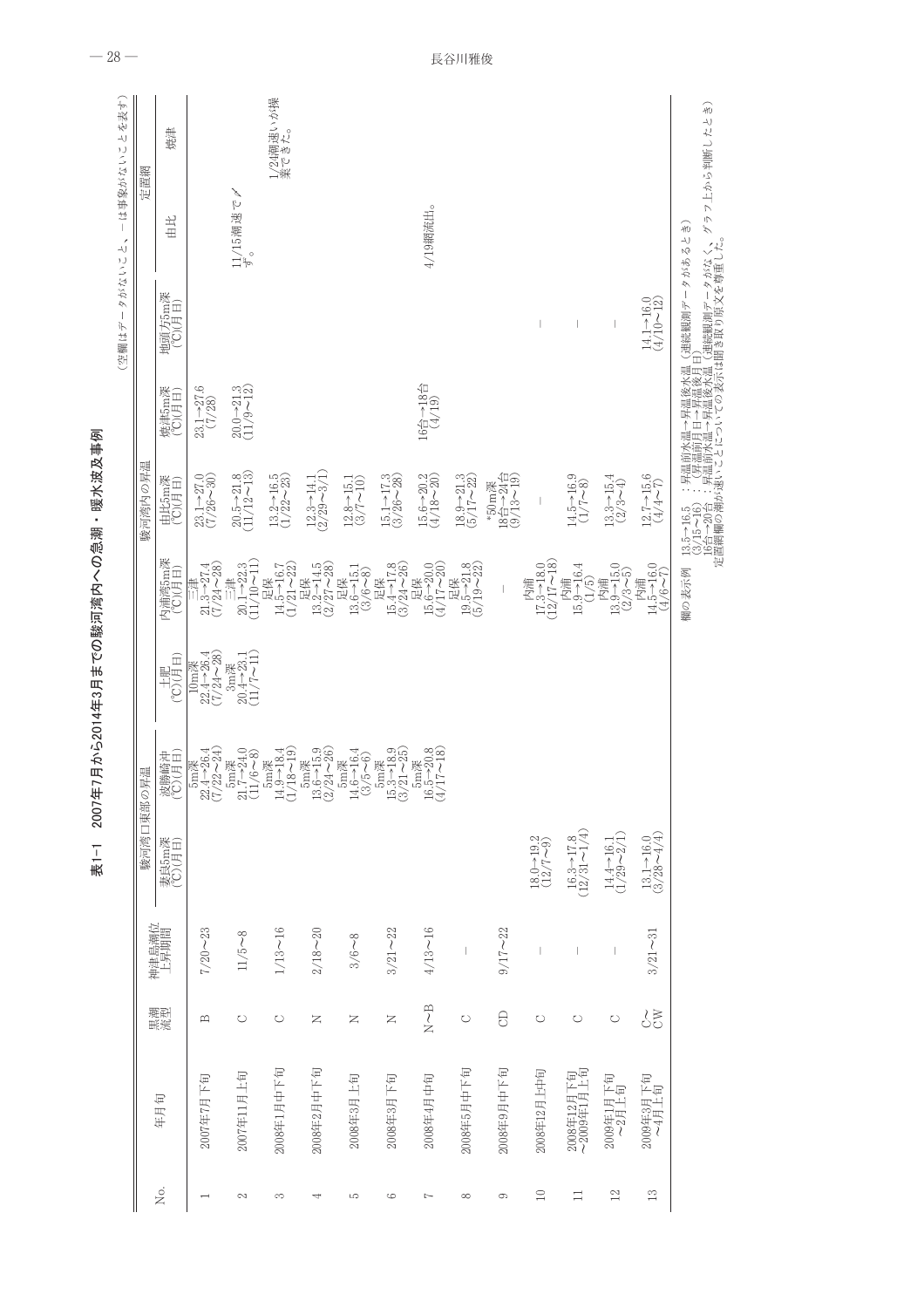|                 |                     |                |               | 駿河湾口東部の                                                                                       | 昇温                                                                                                                                                   |                                                                           |                                                                                                     | 駿河湾内の昇温                                                                                           |                  |                                                                                                                               | 定置網                          |                                          |
|-----------------|---------------------|----------------|---------------|-----------------------------------------------------------------------------------------------|------------------------------------------------------------------------------------------------------------------------------------------------------|---------------------------------------------------------------------------|-----------------------------------------------------------------------------------------------------|---------------------------------------------------------------------------------------------------|------------------|-------------------------------------------------------------------------------------------------------------------------------|------------------------------|------------------------------------------|
| Σó.             | 年月旬                 | 黒流             | 神津島潮位<br>上昇期間 | 妻良5m深<br>(°C)(月日)                                                                             | 波勝崎沖<br>(C)(月日)                                                                                                                                      | $\begin{array}{c} \pm \text{J} \text{F} \\ \text{H} \text{F} \end{array}$ | 内浦湾5m深<br>(°C)(月日)                                                                                  | 由比5m深<br>(°C)(月日)                                                                                 | 焼津5m深<br>(C)(月日) | 地頭方5m深<br>(°C)(月日)                                                                                                            | 出田                           | 焼津                                       |
| $\overline{14}$ | 2009年4月中下旬<br>~5月上旬 | <b>EVE</b>     | $4/15 - 26$   | $\begin{array}{c} 14.4 {\rightarrow} 19.9 \\ (4/18 {\rightarrow} 21) \end{array}$             | $\frac{5m$ 深<br>15.2→19.9<br>(4/17~21)                                                                                                               |                                                                           | 内浦<br>15.3→17.6<br>(4/21~23)                                                                        | $15.5 - 19.9$ (4/29 $\sim\!5/3)$                                                                  |                  | $\begin{array}{c} 15.1 \rightarrow 18.6 \\ (4/27 \, {\sim} \, 28) \end{array}$                                                |                              |                                          |
| $\frac{5}{10}$  | 2009年10月下旬          | $\mathbb{E}$   |               | $\begin{array}{c} 19 \overline{6} \rightarrow 24 \overline{6} \\ (10/25 \sim 29) \end{array}$ | $\begin{array}{c} 5 \text{m} \ddot{\text{R}} \\ 20 \dot{\text{B}} \rightarrow 23 \dot{\text{B}} \\ (10/24 \,\textcolor{red}{\sim}\, 27) \end{array}$ |                                                                           | $\begin{array}{c}\n 19.6 \\  + 22.7 \\  \hline\n (10/27 - 29)\n \end{array}$                        | $19.4 - 23.1$<br>(10/28~30)                                                                       |                  | $\begin{array}{c} 20 \, \triangleq \, \rightarrow 23 \, \triangle \\ (10 / 27 \, \sim \! 31) \end{array}$                     |                              |                                          |
| $\frac{8}{1}$   | 2009年11月下旬          | BC             |               | $20.0 - 21.8$ (11/22)                                                                         | $\frac{5m$ 深<br>$0.2 \rightarrow 21.9$<br>(11/22)<br>$\approx$                                                                                       |                                                                           | $\begin{array}{c}\n 19.6 \\  + 20.6 \\  \hline\n (11/27 - 28)\n \end{array}$                        |                                                                                                   |                  |                                                                                                                               |                              |                                          |
| $\overline{17}$ | 2010年2月中旬           | 28             |               |                                                                                               |                                                                                                                                                      |                                                                           | $13.2 - 14.7$<br>(2/15)<br>$\frac{1}{2}$                                                            | $\begin{array}{c} 13.1 {\rightarrow} 15.8 \\ (2/16 {\sim} 19) \end{array}$                        |                  |                                                                                                                               |                              |                                          |
| $18\,$          | 2010年4月上旬           | WB             |               | $14 \triangleq -18 \triangleq 1$                                                              |                                                                                                                                                      |                                                                           | $\begin{array}{c} 13.9 - 16.8 \\ (4/3 - 7) \end{array}$<br>足保                                       | $13.4 - 17.1$<br>$(4/3 - 6)$                                                                      |                  | $\begin{array}{c} 13.6 \rightarrow 16.4 \\ (4/5 \sim 7) \end{array}$                                                          |                              |                                          |
| 19              | 2010年5月下旬<br>~6月上旬  | N<br>C         |               | $\begin{array}{c} 18 \triangleq \rightarrow 20 \triangleq \\ (5/21 \sim 22) \end{array}$      |                                                                                                                                                      |                                                                           | $\begin{array}{ll} & \times \mathbb{R} \\ 17.2-24.0 \\ (5/30-6/7) \end{array}$                      | $19.4 - 23.1$<br>$(6/4 - 6)$                                                                      |                  | $\begin{array}{c} 18 \triangleq \rightarrow 20 \triangleq \\ (5/21 \sim 22) \end{array}$                                      |                              |                                          |
| $\Omega$        | 2010年7月上中旬          | $z\approx$     | $7/7 \sim 11$ | * 20m渓<br>20台→23台<br>(7/9〜13)                                                                 |                                                                                                                                                      |                                                                           | 足保 * 30m深<br>18台→23台<br>(7/8~12)                                                                    | $*50m$ 深<br>16台→22台<br>$(7/9 - 13)$                                                               |                  |                                                                                                                               |                              |                                          |
| $\overline{21}$ | 2010年9月下旬           | z              | $9/19 - 23$   |                                                                                               |                                                                                                                                                      |                                                                           | $\mid$                                                                                              | $\begin{array}{c} 20 \xrightarrow{A} - 24 \xrightarrow{A} \\ (9/24 \sim 26) \end{array}$<br>*50m深 |                  |                                                                                                                               |                              |                                          |
| 22              | 2010年10月中下旬         | z              | $10/13 - 18$  | $23.0 - 25.0$ (10/19 $\sim$ 21)                                                               |                                                                                                                                                      |                                                                           | 足保<br>22.4→24.0<br>(10/23~24)                                                                       |                                                                                                   |                  |                                                                                                                               |                              |                                          |
| 23              | 2010年11月下旬          | z              |               | $20.0 - 22.1$<br>(11/21)                                                                      |                                                                                                                                                      |                                                                           | $\begin{array}{c} 19.2 - 21.2 \\ (11/25) \end{array}$<br>内浦                                         | $\frac{18.5 - 20.8}{(11/27 - 28)}$                                                                |                  |                                                                                                                               |                              |                                          |
| 24              | 2010年12月中旬          | $\Xi\wr\Sigma$ |               | $\begin{array}{c} 18.3{\rightarrow}20.2 \\ (12/12{\sim}14) \end{array}$                       | $3.4 - 19.8$<br>(12/12)<br><b>5m</b> 深<br>$\overline{8}$                                                                                             |                                                                           | $\begin{array}{c} \n\text{E} \n\text{R} \\ 17.5 \rightarrow 18.5 \\ (12/20 \sim 21) \\ \end{array}$ |                                                                                                   |                  |                                                                                                                               |                              |                                          |
| 25              | 2011年2月中旬           | $N\sim B$      | $2/6\sim$     | $\begin{array}{c} 14.2 - 17.1 \\ (2/8 - 12) \end{array}$                                      |                                                                                                                                                      |                                                                           | 内浦<br>14.7→16.0<br>$(2/13 - 14)$                                                                    | $\begin{array}{c} 13.3 \rightarrow 16.5 \\ (2/13 \sim 15) \end{array}$                            |                  |                                                                                                                               | 2/14・15と潮が:<br>速く、錨綱切れ<br>た。 | 2/13頃から潮速<br>く、2/15川のよ<br>うな流れ。          |
| 26              | 2011年5月中下旬          | 28             | $5/11 - 14$   | $\begin{array}{c} 18.4 {\rightarrow} 21.5 \\ (5/24 {\sim} 26) \end{array}$                    |                                                                                                                                                      |                                                                           | $\begin{array}{c} \mathbb{E}(\mathbb{R})\\ 18.3\rightarrow 20.9\\ (5/29\sim 31) \end{array}$        | $18.1 - 20.9$<br>(5/30~6/1)                                                                       |                  |                                                                                                                               |                              | 5/27反時計回りの速<br>い潮,4日程度続いた。<br>網〆ずの日もあった。 |
|                 |                     |                |               |                                                                                               |                                                                                                                                                      |                                                                           | 欄の表示例                                                                                               |                                                                                                   |                  | 13.5~16.5 :昇温前水温→昇温後水温(連続観測データがあるとき)<br>13.5~16~16.(昇温前月日→昇温後月日)<br>19.15~16.:(昇温前月日→昇温後月日)<br>定置給欄の淘が速いことだっての麦示は聞き取り原文を導重した。 |                              |                                          |

-2 2007年7月から201 4年3 月までの駿河湾内への急潮 - 暖水波及事例

—<br>-<br>林

 $-29-$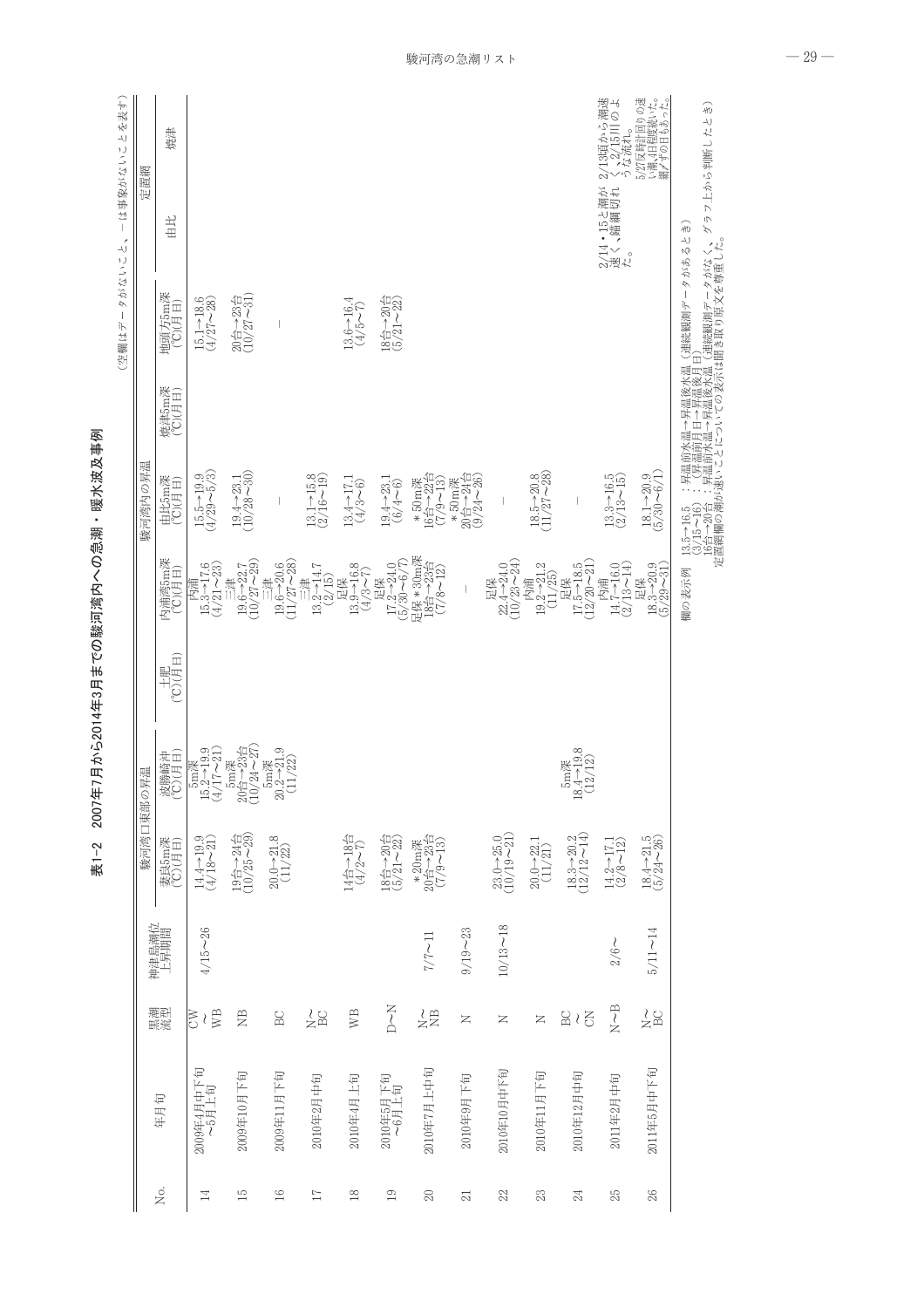|                           |                      |                              |                    | 駿河湾口東部の昇                                                                                                                             | 題                                                                                                                                                               |                                                                                                |                                                                                                                           | 駿河湾内の昇温                                                                                                                                |                                | タがないこ<br>$\begin{array}{c} \end{array}$<br>(空欄はデ                                           | $\rightarrowtail$<br>ーは事象がないこ<br>定置網<br>لە                                                                                         | を表す) |
|---------------------------|----------------------|------------------------------|--------------------|--------------------------------------------------------------------------------------------------------------------------------------|-----------------------------------------------------------------------------------------------------------------------------------------------------------------|------------------------------------------------------------------------------------------------|---------------------------------------------------------------------------------------------------------------------------|----------------------------------------------------------------------------------------------------------------------------------------|--------------------------------|--------------------------------------------------------------------------------------------|------------------------------------------------------------------------------------------------------------------------------------|------|
| Χo.                       | 年月旬                  | 黒流黒                          | 神津島潮位<br>上昇期間      | 妻良5m深<br>(℃)(月日)                                                                                                                     | 波勝崎沖<br>(C)(月日)                                                                                                                                                 | $\begin{array}{c} \pm 1 \mathbb{E}\\ \mathbb{E}[\mathcal{L}]\backslash\mathcal{L}]\end{array}$ | 内浦湾5m深<br>(°C)(月日)                                                                                                        | 由比5m深<br>(°C)(月日)                                                                                                                      | 焼津5m深<br>(°C)(月日)              | 地頭方5m深<br>(°C)(月日)                                                                         | 焼津<br>土土                                                                                                                           |      |
| 27                        | 2011年10月下旬<br>~11月上旬 | ΞŽ                           | $10/24 - 26$       |                                                                                                                                      | $\begin{array}{c} 2m\mathbb{H}\\ 20.8-24.4\\ (10/30\text{~}31) \end{array}$                                                                                     |                                                                                                | $\begin{array}{c} \mathbb{E}\mathbb{R}\\ 20.2\!\!\rightarrow\!\!23.9\\ (10/30\!\sim\!11/7) \end{array}$                   |                                                                                                                                        |                                | $21.1 - 24.0$<br>(11/5)                                                                    |                                                                                                                                    |      |
| $28$                      | 2011年11月下旬<br>~12月上旬 | $\succ$                      | $11/28 - 30$       |                                                                                                                                      |                                                                                                                                                                 |                                                                                                | $\begin{array}{c} \mathbb{E} \mathbb{R} \\ 18.3 \rightarrow 21.1 \\ (12/2 \sim 4) \end{array}$                            | $\begin{array}{c} 18.5 - 21.4 \\ (12/3 - 5) \end{array}$                                                                               |                                |                                                                                            |                                                                                                                                    |      |
| 29                        | 2011年12月下旬           | $\succ$                      |                    | $16.3 - 20.7$ (12/21 $\sim$ 22)                                                                                                      | $\begin{array}{c} 2{\rm m}\mathbb{H}\\ 16.5{-}21.3\\ (12/21{-}22) \end{array}$                                                                                  |                                                                                                | $\frac{16.6 - 20.2}{(12/23 - 24)}$<br>足保                                                                                  | $16.4 - 19.8$ $(12/23 - 24)$                                                                                                           |                                |                                                                                            | 12/23破網。                                                                                                                           |      |
| $\rm 30$                  | 2012年1月中下旬           | Z                            |                    | $\frac{14.9 - 19.2}{(1/18 - 21)}$                                                                                                    |                                                                                                                                                                 |                                                                                                | $\begin{array}{c} 14.6-18.3 \\ (1/21-23) \end{array}$<br>足保                                                               | $\frac{14.7-19.0}{(1/21-23)}$                                                                                                          |                                |                                                                                            | 1/21網流失。                                                                                                                           |      |
| $\overline{\mathfrak{Z}}$ | 2012年2月上中旬           | $N\!\!\sim\!\!B$             |                    | $\begin{array}{c} 15.7 {\rightarrow} 17.4 \\ (2/14 {\sim} 15) \end{array}$                                                           | $\begin{array}{c} 2\text{m}\mathbb{R} \\ 15.1\text{--}19.4 \\ (1/18\text{--}21) \\ 2\text{m}\mathbb{R} \\ 15.1\text{--}17.4 \\ (2/14) \\ (2/14) \\ \end{array}$ |                                                                                                | $\begin{array}{c} \mathbb{E} \mathbb{R} \\ 15.3{\rightarrow}16.7 \\ (2/16{\rightarrow}17) \end{array}$                    |                                                                                                                                        |                                |                                                                                            |                                                                                                                                    |      |
| 32                        | 2012年4月上中旬           | $\theta_0^2$                 | $4/8 - 10$         | $16.2 - 19.0$ $(4/14 - 16)$                                                                                                          |                                                                                                                                                                 |                                                                                                |                                                                                                                           |                                                                                                                                        | $14.9 - 19.2$<br>(4/16 $-24$ ) |                                                                                            |                                                                                                                                    |      |
| 33                        | 2012年6月中旬            | $\frac{1}{2}$                |                    | $\begin{array}{c} 20 \pm -23 \pm \\ (6/13 \, {\sim} \, 14) \end{array}$                                                              |                                                                                                                                                                 |                                                                                                |                                                                                                                           |                                                                                                                                        |                                |                                                                                            |                                                                                                                                    |      |
| 34                        | 2013年2月上中旬           | $^{\lambda}_{\Delta\Xi}$     | $2/6 - 11$         | $\begin{array}{c} 13 \overline{e} \\ (2/12 - 13) \\ \end{array}$                                                                     |                                                                                                                                                                 |                                                                                                |                                                                                                                           |                                                                                                                                        |                                |                                                                                            | 2/15朝、潮が速<br>い。<br>2/14朝、潮速く揚<br>網できず。11時網<br>が沈んでいる。                                                                              |      |
| 55                        | 2013年2月下旬<br>~3月上旬   | šž                           | $2/20 - 24$        | $\begin{array}{c} 13 \overline{1} \\ (2/26 \sim 3/1) \\ \end{array}$                                                                 |                                                                                                                                                                 |                                                                                                |                                                                                                                           |                                                                                                                                        |                                |                                                                                            |                                                                                                                                    |      |
| $36\,$                    | 2013年3月中旬            | Z                            | $3/10 - 13$        | $\begin{array}{c} 14 \overleftrightarrow{=} \rightarrow 17 \overleftrightarrow{=} \\ (3/14) \end{array}$                             |                                                                                                                                                                 |                                                                                                |                                                                                                                           |                                                                                                                                        |                                |                                                                                            | 3/15朝から川の<br>ような速い潮。<br>3/18潮速。                                                                                                    |      |
| 57                        | 2013年3月下旬<br>~4月上旬   | z                            | $3/20\!\simeq\!25$ | $\begin{array}{c} 15 \stackrel{\triangle}{\ominus} \neg \!\!-\! 21 \stackrel{\triangle}{\ominus} \\ (3/29\! \sim \! 31) \end{array}$ |                                                                                                                                                                 |                                                                                                | $\begin{array}{c} 16 \, \overline{\Theta} \rightarrow 20 \, \overline{\Theta} \\ (3/31 \, \sim \, 4/1) \end{array}$<br>内浦 | $\begin{array}{c} 16 \, \triangleq \, \rightarrow \! 20 \, \triangle \\ (3/31 \! \sim \! 4/1) \end{array}$                             |                                |                                                                                            | 3/31潮速で金庫<br>網のみ揚網、4/1<br>揚網できず。<br>3/30潮速と風で揚網<br>できず。午後からさ<br>らに速くなり、破網。                                                         |      |
| $38$                      | 2013年4月中下旬           | $\frac{1}{2}$ $\frac{10}{2}$ | $4/9 - 14$         | 17台 ~ 19台<br>(4/18~20)                                                                                                               |                                                                                                                                                                 |                                                                                                | 内浦<br>17台~18台<br>(4/22)                                                                                                   |                                                                                                                                        |                                |                                                                                            |                                                                                                                                    |      |
| 39                        | 2013年7月下旬<br>~8月上旬   | $\geqslant$                  | $7/24 - 28$        | ${\begin{array}{c} * \ 20 \text{m} \,\%\cr 21.1 \rightarrow 27.9 \cr (7/28 \sim 8/1) \end{array}}$                                   |                                                                                                                                                                 |                                                                                                |                                                                                                                           | $\begin{array}{c} 20 \, \overline{\ominus} \, {\rightarrow} \, 24 \, \overline{\ominus} \\ (7/29 \! \sim \! 8/2) \end{array}$<br>*50m深 |                                | $\begin{array}{c} *10 \text{m} \,\%\newline 22.4-26.5 \text{m} \\\ (8/1 \, 4) \end{array}$ |                                                                                                                                    |      |
| 40                        | 2013年8月下旬<br>~9月上旬   | $B \sim C$                   | $8/29 - 9/2$       |                                                                                                                                      |                                                                                                                                                                 |                                                                                                | $\overline{\phantom{a}}$                                                                                                  | *50m深<br>19台→23台<br>(9/3~5)                                                                                                            |                                |                                                                                            |                                                                                                                                    |      |
| $\overline{41}$           | 2013年12月上旬           | $\circ$                      | $11/28 \sim 12/1$  | $\begin{array}{c} 16.6 {\rightarrow} 19.1 \\ (12/2 {\sim} 5) \end{array}$                                                            |                                                                                                                                                                 |                                                                                                |                                                                                                                           |                                                                                                                                        |                                | $14.9 - 16.5$ (12/9 $-10$ )                                                                |                                                                                                                                    |      |
| $42\,$                    | 2014年3月中旬            | $\underset{C}{\cup}$         | $3/8 - 10$         | $\begin{array}{c} 13.5{\rightarrow}16.5 \\ (3/15{\sim}16) \end{array}$                                                               |                                                                                                                                                                 |                                                                                                |                                                                                                                           | $\begin{array}{c} 13.2 - 14.8 \\ (3/20 - 21) \end{array}$                                                                              |                                |                                                                                            |                                                                                                                                    |      |
|                           |                      |                              |                    |                                                                                                                                      |                                                                                                                                                                 |                                                                                                | 欄の表示例                                                                                                                     |                                                                                                                                        |                                |                                                                                            | 13.5~16.5 :昇温前水温→昇温後水温(連続観測データがあるとき)<br>13.5~16~16.:(昇温前月日→昇温後月日)<br>12.5~16~16.:(昇温前月日→昇温後月日)<br>定置給欄の淘が速いこさんこっいての表示は聞き取り原文を導重した。 | 分    |

表1-3 2007年7月から2014年3月までの駿河湾内への急潮・暖水波及事例

 $-30-$